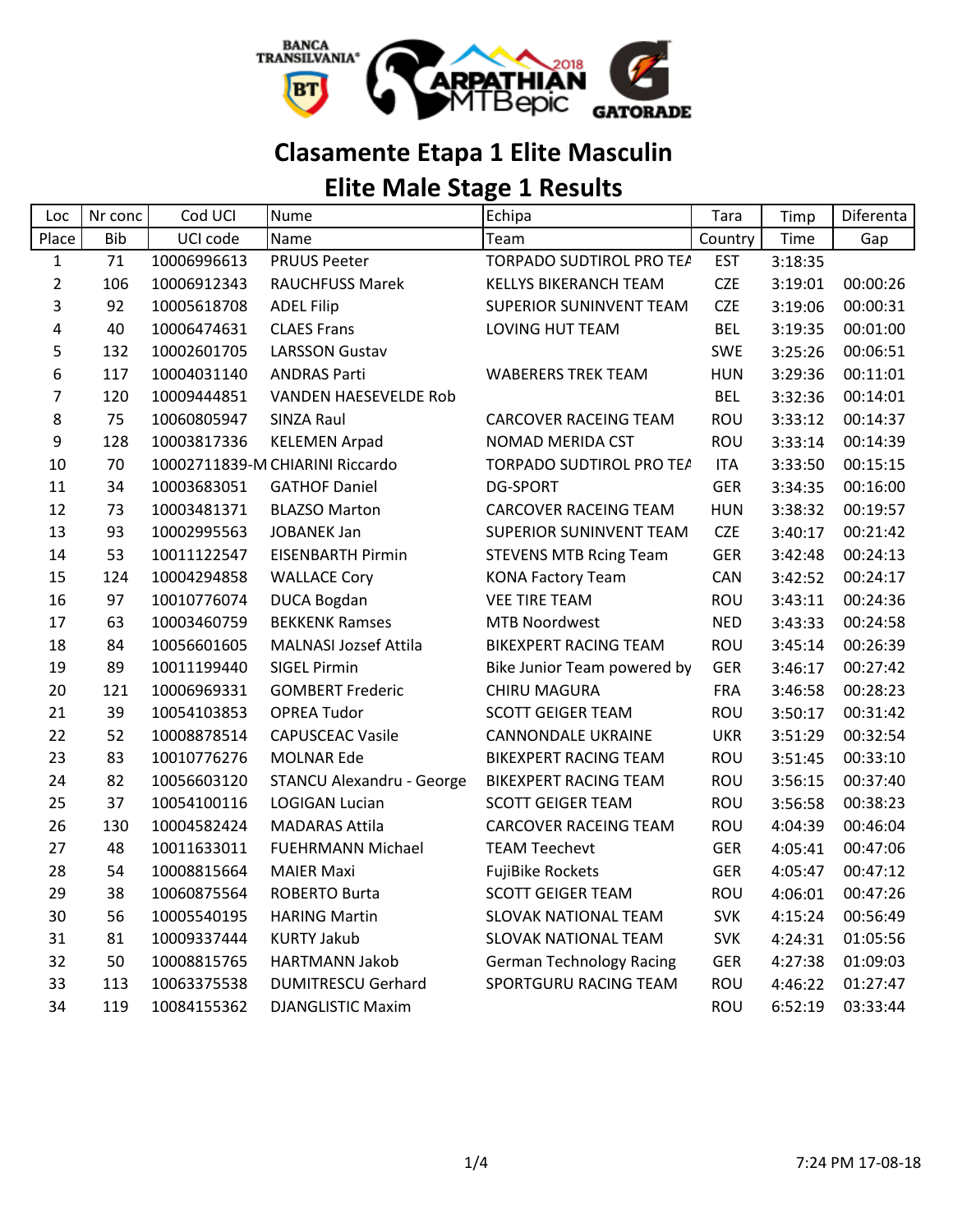

## **Clasamente Etapa 1 Masculin 19-39 ani**

# **Male 19-39 Stage 1 Results**

| Loc            | Nr conc        | Cod UCI     | Nume                          | Echipa                       | Tara       | Timp    | Diferenta |
|----------------|----------------|-------------|-------------------------------|------------------------------|------------|---------|-----------|
| Place          | <b>Bib</b>     | UCI code    | Name                          | Team                         | Country    | Time    | Gap       |
| $\mathbf{1}$   | 55             | ROU19901407 | <b>DOBAI Robert</b>           | NOMAD MERIDA CST             | <b>ROU</b> | 3:44:31 |           |
| $\overline{2}$ | 133            |             | <b>ROSIORU Daniel Marius</b>  | PLAYBIKE XC RIDERS           | <b>ROU</b> | 4:05:26 | 00:20:55  |
| 3              | 112            | 10043874801 | <b>FERREIRA Valerio</b>       | <b>BTT LOULE</b>             | POR        | 4:08:21 | 00:23:50  |
| 4              | 76             |             | <b>MURA Istvan</b>            | <b>CARCOVER RACEING TEAM</b> | ROU        | 4:13:10 | 00:28:39  |
| 5              | 78             |             | MITITELU Andrei Nicolae       | <b>CARCOVER RACEING TEAM</b> | ROU        | 4:15:30 | 00:30:59  |
| 6              | 123            |             | <b>VLAD COSTINEL Urzica</b>   |                              | ROU        | 4:18:38 | 00:34:07  |
| 7              | 87             |             | PARASCHIVU Sergiu             | <b>CARCOVER RACEING TEAM</b> | ROU        | 4:21:14 | 00:36:43  |
| 8              | 19             |             | SOBENNICOV Andrei             | MTB.MD                       | ROU        | 4:23:22 | 00:38:51  |
| 9              | 127            |             | <b>DIACONESCU Radu</b>        |                              | ROU        | 4:27:15 | 00:42:44  |
| 10             | 98             |             | <b>LEHACI Daniel</b>          | MCV CLUB VEJLE DENMARK       | ROU        | 4:27:27 | 00:42:56  |
| 11             | 99             |             | <b>KOLOMEETS Anatoly</b>      |                              | <b>RUS</b> | 4:28:44 | 00:44:13  |
| 12             | 12             |             | <b>SIMION Sabin</b>           | <b>HPM IASI</b>              | ROU        | 4:31:20 | 00:46:49  |
| 13             | 77             |             | <b>KECSKES David</b>          | <b>CARCOVER RACEING TEAM</b> | ROU        | 4:33:26 | 00:48:55  |
| 14             | 66             |             | CATOIU Andrei                 | <b>XC RIDERS</b>             | ROU        | 4:35:24 | 00:50:53  |
| 15             | 15             |             | <b>CIUMER Maxim</b>           | MTB.MD                       | ROU        | 4:36:10 | 00:51:39  |
| 16             | 10             |             | <b>CIOBANIUC Ciprian</b>      |                              | <b>ESP</b> | 4:38:04 | 00:53:33  |
| 17             | 22             |             | <b>MUNTEAN Paul</b>           | <b>ACS VELOCITAS</b>         | ROU        | 4:39:31 | 00:55:00  |
| 18             | 17             |             | PAL Bogdan Sebastian          | MTB RACING EAGLE             | <b>ROU</b> | 4:43:54 | 00:59:23  |
| 19             | 88             |             | <b>SASU Robert</b>            | SCOTT GEIGER TEAM            | ROU        | 4:44:59 | 01:00:28  |
| 20             | 58             |             | JIPA Razvan - Andrei          | <b>EVERGREEN BIKING TEAM</b> | ROU        | 4:45:54 | 01:01:23  |
| 21             | 100            |             | <b>RYABININ Petr</b>          |                              | <b>RUS</b> | 4:46:19 | 01:01:48  |
| 22             | 11             |             | <b>CATALIN Maxim</b>          | <b>EVERGREEN BIKING TEAM</b> | ROU        | 4:55:26 | 01:10:55  |
| 23             | 86             |             | <b>GREC Georgian</b>          |                              | ROU        | 4:55:54 | 01:11:23  |
| 24             | 60             |             | <b>SANDU Marc</b>             |                              | ROU        | 5:00:42 | 01:16:11  |
| 25             | 118            |             | <b>VALENTIN lancu</b>         | <b>BIKEXPERT RACING TEAM</b> | ROU        | 5:06:57 | 01:22:26  |
| 26             | 28             |             | <b>NAGY Tiberiu</b>           | <b>VELOCITAS</b>             | ROU        | 5:08:14 | 01:23:43  |
| 27             | 94             |             | <b>NEAGA Lucian</b>           | <b>VELOX CYCLING TEAM</b>    | ROU        | 5:10:32 | 01:26:01  |
| 28             | 5              |             | <b>DRAGAN Oliver</b>          | <b>EXPLORER BIKE TEAM</b>    | ROU        | 5:20:49 | 01:36:18  |
| 29             | 49             |             | <b>TEBEICA Tiberiu</b>        | <b>BIKEXPERT RACING TEAM</b> | <b>ROU</b> | 5:22:42 | 01:38:11  |
| 30             | 74             |             | <b>STELLA David</b>           | <b>VELO</b>                  | <b>CZE</b> | 5:24:41 | 01:40:10  |
| 31             | $\overline{7}$ |             | ALEXANDRU Stefan Nicolae      | MTB RACING EAGLE             | <b>ROU</b> | 5:35:17 | 01:50:46  |
| 32             | 64             |             | <b>CAMPIAN Horatiu - Alin</b> | FREERIDER.RO                 | <b>ROU</b> | 5:45:36 | 02:01:05  |
| 33             | 104            |             | DOBSOVIC Vojtech              | <b>KELLYS BIKERANCH TEAM</b> | <b>CZE</b> | 6:03:18 | 02:18:47  |
| 34             | $\overline{2}$ |             | <b>LAZAR Mihai</b>            |                              | <b>ROU</b> | 6:06:47 | 02:22:16  |
| 35             | 65             |             | <b>IORDAN Constantin</b>      |                              | ROU        | 6:11:45 | 02:27:14  |
| 36             | 95             |             | <b>OLARU Mircea</b>           |                              | <b>ROU</b> | 6:13:01 | 02:28:30  |
| 37             | 6              |             | ROBU Andrei                   |                              | <b>ROU</b> | 6:15:03 | 02:30:32  |
| 38             | 90             |             | SANDU Mugurel                 | <b>SCOTT GEIGER TEAM</b>     | <b>ROU</b> | 6:18:42 | 02:34:11  |
| 39             | 116            |             | <b>GOLDRING Jeno</b>          | MESTERBIKE575 TEAM           | <b>HUN</b> | 6:28:13 | 02:43:42  |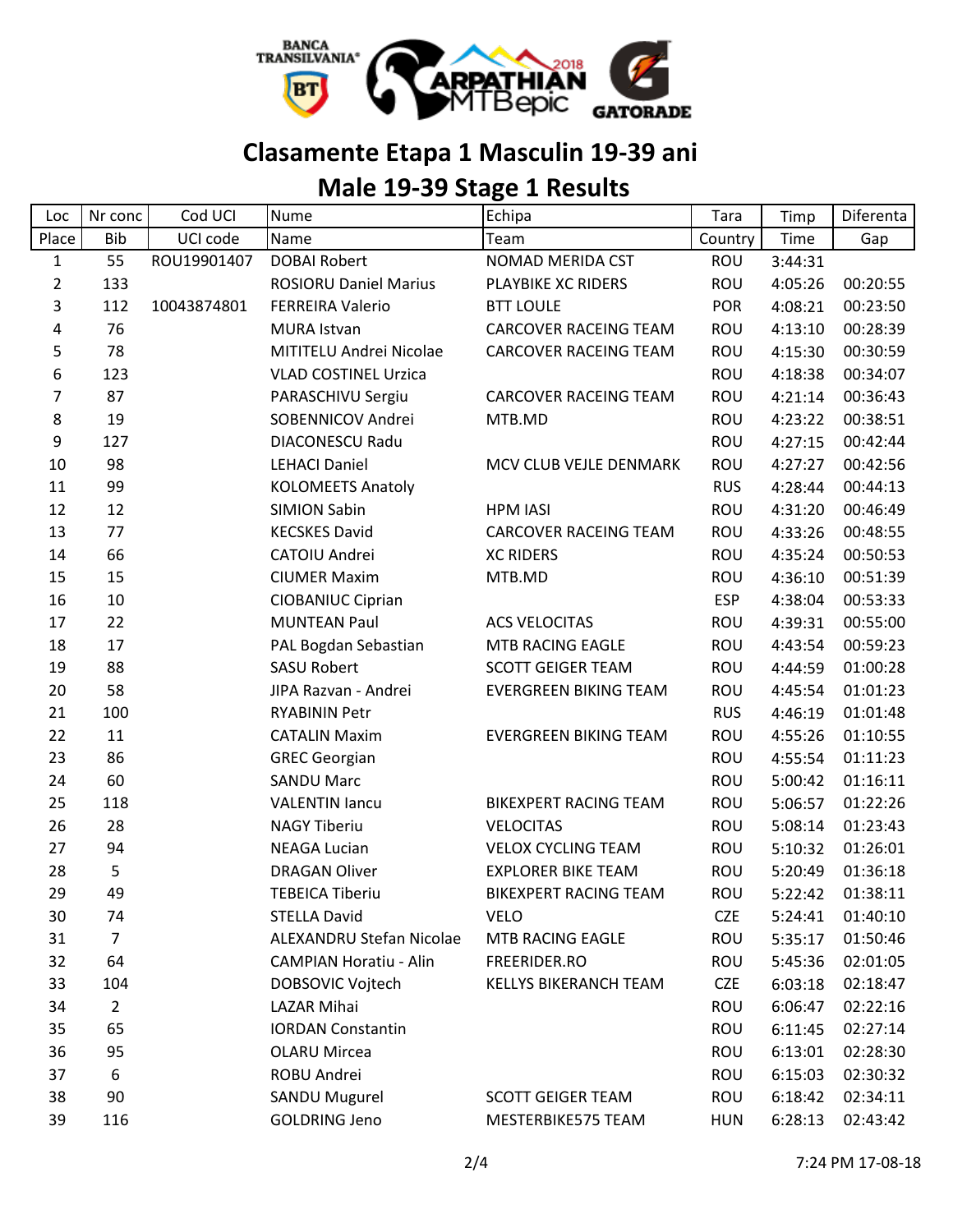

| 40 | 20  | <b>GERGELY Juhasz</b>    | EJETEJO VSE          | <b>HUN</b> | 6:28:16 | 02:43:45 |
|----|-----|--------------------------|----------------------|------------|---------|----------|
| 41 | 9   | PARCATA Daniel - Bogdan  |                      | <b>ROU</b> | 6:31:20 | 02:46:49 |
| 42 |     | <b>GAVRILA Doru</b>      |                      | <b>ROU</b> | 6:40:10 | 02:55:39 |
| 43 | 33  | <b>SMOCHINA Cristian</b> |                      | <b>ROU</b> | 7:05:36 | 03:21:05 |
| 44 | 24  | FORD Jeffrey             |                      | <b>ROU</b> | 7:21:38 | 03:37:07 |
| 45 | 107 | <b>ZOLTAN Fogarasi</b>   | <b>GARAGE RACING</b> | <b>ROU</b> | 8:25:27 | 04:40:56 |
| 46 | 25  | SHORT John               |                      | <b>GBR</b> | 8:44:25 | 04:59:54 |

### **Clasamente Etapa 1 Masculin 40-49 ani**

| Loc            | Nr conc    | Cod UCI  | <b>Nume</b>                | Echipa                           | Tara       | Timp    | Diferenta |
|----------------|------------|----------|----------------------------|----------------------------------|------------|---------|-----------|
| Place          | <b>Bib</b> | UCI code | Name                       | Team                             | Country    | Time    | Gap       |
| 1              | 51         |          | <b>GUTH Olivier</b>        | <b>VCSCP</b>                     | <b>FRA</b> | 4:12:14 |           |
| $\overline{2}$ | 115        | N-0290   | <b>IONASCU Marius</b>      | <b>MAUS BIKE - TIBISCUS Team</b> | <b>ROU</b> | 4:12:57 | 00:00:43  |
| 3              | 131        |          | <b>LEGNAVSKY Tomas</b>     |                                  | <b>SVK</b> | 4:17:19 | 00:05:05  |
| 4              | 29         |          | <b>GAMITO Vitor</b>        | <b>GOLDNUTRITION</b>             | <b>POR</b> | 4:22:02 | 00:09:48  |
| 5              | 26         |          | JIDOVU Cristian            | <b>CS TIBISCUS</b>               | <b>ROU</b> | 4:22:58 | 00:10:44  |
| 6              | 18         |          | <b>APRODU Petru</b>        | MTB.MD                           | <b>ROU</b> | 4:27:07 | 00:14:53  |
| 7              | 8          |          | PREDA Razvan               | <b>MPM PROMOUNTAIN</b>           | ROU        | 4:34:13 | 00:21:59  |
| 8              | 42         |          | <b>COMYN Hans</b>          | <b>BIKEXPERT RACING TEAM</b>     | <b>BEL</b> | 4:53:47 | 00:41:33  |
| 9              | 85         |          | SEMERAD Ondrej             | <b>VELO</b>                      | <b>CZE</b> | 4:55:40 | 00:43:26  |
| 10             | 101        |          | <b>GLAJZA Robert</b>       | CK BANSRA BYSTRICA               | <b>SVK</b> | 4:57:31 | 00:45:17  |
| 11             | 35         |          | <b>DUDEK Bo Kamp</b>       | <b>BG-BIKE / WTB / ROOBAR</b>    | <b>DEN</b> | 5:04:37 | 00:52:23  |
| 12             | 13         |          | <b>MLOTEK Dariusz</b>      | <b>SGR SPECIALIZED</b>           | POL        | 5:08:53 | 00:56:39  |
| 13             | 30         |          | <b>MANASTIREANU George</b> | Sportul Pentru Tine              | <b>ROU</b> | 5:11:01 | 00:58:47  |
| 14             | 23         |          | <b>COCIUBA Teofil</b>      | <b>SPORT COMPETITION</b>         | <b>ROU</b> | 5:13:45 | 01:01:31  |
| 15             | 80         |          | <b>GHEDUZZI Ulisse</b>     | <b>SCOTT GEIGER TEAM</b>         | ITA        | 5:13:45 | 01:01:31  |
| 16             | 69         |          | <b>JUNCU Victor</b>        | <b>LAPMOL MTB TEAM</b>           | <b>ROU</b> | 5:29:10 | 01:16:56  |
| 17             | 105        |          | <b>MIRCEA Florescu</b>     | <b>BIKEXPERT RACING TEAM</b>     | <b>ROU</b> | 6:39:40 | 02:27:26  |
| 18             | 108        |          | <b>SPORIS Augustin</b>     |                                  | <b>ROU</b> | 7:01:26 | 02:49:12  |
| 19             | 67         |          | <b>COSAC Vasile</b>        |                                  | ROU        | 7:30:21 | 03:18:07  |
| 20             | 114        |          | <b>MANOLESCU Rares</b>     | <b>GIANT RACING TEAM</b>         | ROU        | 7:39:55 | 03:27:41  |
| 21             | 57         |          | <b>AMZULESCU Marius</b>    | <b>BIKEXPERT RACING TEAM</b>     | <b>ROU</b> | 8:40:53 | 04:28:39  |
| 22             | 68         |          | <b>CHIOSEAUA Cristian</b>  |                                  | ROU        | 8:41:40 | 04:29:26  |

## **Male 40-49 Stage 1 Results**